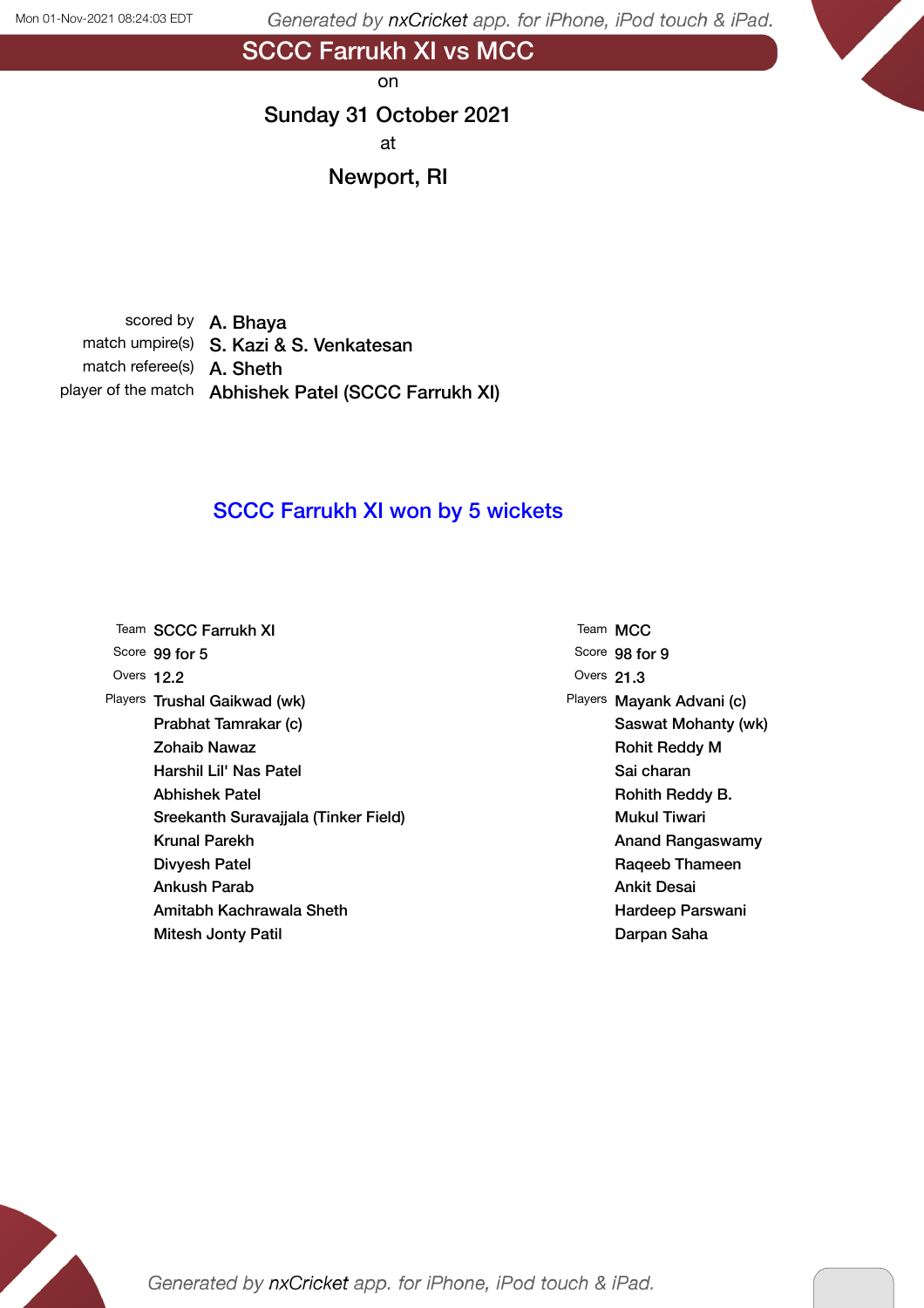r.

Generated by nxCricket app. for iPhone, iPod touch & iPad.

# SCCC Farrukh XI vs MCC

| <b>MCC INNINGS</b><br>Venue: Newport, RI                                                                 |                               |                                        |                                                |                |                                  |                                |                                        | Toss won by: SCCC Farrukh XI     |              |                     |                |                         |              |                          |                |                         |                  |                         | Sun 31-Oct-2021 |             |
|----------------------------------------------------------------------------------------------------------|-------------------------------|----------------------------------------|------------------------------------------------|----------------|----------------------------------|--------------------------------|----------------------------------------|----------------------------------|--------------|---------------------|----------------|-------------------------|--------------|--------------------------|----------------|-------------------------|------------------|-------------------------|-----------------|-------------|
| <b>BATSMAN</b>                                                                                           | <b>RUNS</b>                   |                                        |                                                |                |                                  |                                | <b>HOW OUT</b>                         |                                  |              | $\overline{R}$      |                | B M                     |              |                          |                |                         |                  | 0s 1s 2s 3s 4s 5s 6s    | SS              | SR          |
| 1 Mayank Advani (c)                                                                                      |                               | 11.242.41.W<br>b Ankush Parab          |                                                |                |                                  |                                |                                        |                                  |              | 15                  |                | 16 15                   | 9            | 3                        | $\overline{c}$ |                         | $\overline{c}$   |                         |                 | 44% 93.8    |
| 2 Saswat Mohanty (wk)                                                                                    |                               | 1132.4211.2.114111W<br>b Divyesh Patel |                                                |                |                                  |                                |                                        |                                  |              | 26                  |                | 34 52                   | 19           | 9                        | 3              | $\overline{1}$          | $\overline{c}$   |                         |                 | 44% 76.5    |
| 3 Rohit Reddy M                                                                                          |                               | 22221.1.1.W                            |                                                |                |                                  |                                | 11<br>b Abhishek Patel                 |                                  |              |                     |                | 15 23                   | 8            | $_{\rm 3}$               | $\overline{4}$ |                         |                  |                         | 47%             | 73.3        |
| 4 Sai charan                                                                                             | W                             |                                        |                                                |                |                                  |                                | 0<br>b Abhishek Patel                  |                                  |              |                     |                | $\mathsf{O}$            | $\mathbf{1}$ |                          |                |                         |                  |                         |                 | 0.0         |
| 5 Rohith Reddy B.                                                                                        | . .111. . W                   |                                        |                                                |                |                                  |                                | 3<br>st Abhishek Patel b Divyesh Patel |                                  |              |                     |                | 8 16                    | 5            | $\overline{\phantom{a}}$ |                |                         |                  |                         | 38%             | 37.5        |
| 6 Mukul Tiwari                                                                                           | $\ldots$ W                    |                                        |                                                |                |                                  |                                | 0<br>Ibw b Mitesh Jonty Patil          |                                  |              |                     |                |                         | 3            |                          |                |                         |                  |                         |                 | 0.0         |
| 7 Anand Rangaswamy                                                                                       | $\dots$ 11W                   |                                        |                                                |                |                                  |                                | Patil                                  | c Trushal Gaikwad b Mitesh Jonty |              | 2                   | 10             | 9                       | 8            | $\overline{c}$           |                |                         |                  |                         | 20%             | 20.0        |
| 8 Raqeeb Thameen                                                                                         | 1.1                           |                                        |                                                |                |                                  |                                | retired (not out)                      |                                  |              | $\overline{2}$      | 3              | $\overline{1}$          | 1            | $\overline{c}$           |                |                         |                  |                         | 67%             | 66.7        |
| 9 Ankit Desai (LHB)                                                                                      |                               | . 26 1                                 |                                                |                |                                  |                                | retired (not out)                      |                                  |              | 9                   |                | 15 21                   | 12           | $\overline{1}$           | $\overline{1}$ |                         |                  | 1                       | 20%             | 60.0        |
| .1111.161421W<br>10 Hardeep Parswani                                                                     |                               |                                        |                                                |                |                                  | c Ankush Parab b Krunal Parekh |                                        | 20 22                            | 10           | $\overline{7}$      | $\overline{1}$ |                         | $\mathbf{1}$ | $\mathbf{1}$             |                | 50% 95.0                |                  |                         |                 |             |
| 11 Darpan Saha                                                                                           | .1W                           |                                        |                                                |                |                                  |                                | Patil                                  | st Abhishek Patel b Mitesh Jonty |              | $\mathbf{1}$        | $\overline{4}$ | $\overline{5}$          | 3            | $\overline{1}$           |                |                         |                  |                         |                 | 25% 25.0    |
| <b>21.3 OVERS</b>                                                                                        |                               |                                        |                                                |                | Extras: 10 (0b 1lb 0nb 9wd 0p)   |                                |                                        |                                  | <b>TOTAL</b> | 98                  |                | <b>RUNS</b>             |              |                          |                |                         |                  |                         |                 |             |
| <b>FOW</b><br>$\mathbf{1}$                                                                               |                               | 2 <sup>1</sup>                         |                                                | $\mathbf 3$    | $\overline{4}$                   |                                | 5 <sub>5</sub>                         | $6\phantom{a}$                   |              | $\overline{7}$      |                |                         | $\bf 8$      |                          |                |                         | $\boldsymbol{9}$ |                         | 10 <sup>°</sup> |             |
| 18<br><b>SCORE</b>                                                                                       |                               | 56                                     |                                                | 56             | 62                               |                                | 63                                     | 66                               |              | 68                  |                |                         | 81           |                          |                |                         | 98               |                         |                 |             |
| Mayank Advani<br>OUT                                                                                     | Rohit Reddy M                 |                                        |                                                | Sai charan     | Saswat Mohanty                   |                                | Mukul Tiwari                           | Rohith Reddy B.                  |              | Anand<br>Rangaswamy |                |                         | Darpan Saha  |                          |                |                         | Hardeep Parswani |                         |                 |             |
| 3.2<br><b>OVER</b>                                                                                       |                               | 8.5                                    |                                                | 8.6            | 11.4                             |                                | 12.2                                   | 13.5                             |              | 14.6                |                |                         | 18.1         |                          |                |                         | 21.3             |                         |                 |             |
| 18<br>P'SHIP                                                                                             |                               | 38                                     |                                                | $\mathsf O$    | $\,6$                            |                                | $\mathbf 1$                            | 3                                |              | $\overline{c}$      |                |                         | 3            |                          |                |                         | 27               |                         |                 |             |
| <b>BOWLER</b><br>$\mathbf{1}$                                                                            | $\overline{2}$                | $\mathbf{3}$                           | $\overline{4}$                                 | 5 <sup>5</sup> | $6\phantom{1}$<br>$\overline{7}$ | $\bf 8$<br>9                   | 10                                     | 11                               | 12<br>13     | 14                  | 15             | $\circ$                 | ${\sf M}$    |                          | R              | W                       |                  | <b>WD</b>               | NB              | <b>ECON</b> |
| R<br>$\mathbf{1}$<br>W<br>Krunal Parekh<br>WD<br>$\mathbf{1}$                                            | 6                             | $\mathbf{1}$<br>$\mathbf{1}$           |                                                |                |                                  |                                |                                        |                                  |              |                     |                | 2.3                     |              |                          | 9              | 1                       |                  | 1                       |                 | 3.86        |
| <b>NB</b><br>R<br>10<br>W                                                                                | $\overline{c}$<br>1           | $\mathsf g$                            |                                                |                |                                  |                                |                                        |                                  |              |                     |                |                         |              |                          |                |                         |                  |                         |                 |             |
| Ankush Parab<br>WD<br>(RM)<br>NB                                                                         |                               | $\mathbf{1}$                           |                                                |                |                                  |                                |                                        |                                  |              |                     |                | 3                       |              |                          | 22             | $\mathbf{1}$            |                  | 1                       |                 | 7.33        |
| $\overline{9}$<br>R<br>W<br>Abhishek Patel WD<br>3                                                       | $\overline{2}$                | 6<br>2                                 | $\overline{c}$<br>$\mathbf{1}$                 |                |                                  |                                |                                        |                                  |              |                     |                | $\pmb{4}$               |              |                          | 23             | $\overline{\mathbf{c}}$ |                  | 4                       |                 | 5.75        |
| $(RMF)$ NB<br>$\,$ 5 $\,$<br>R<br>W                                                                      | $\mathbf{1}$                  |                                        |                                                |                |                                  |                                |                                        |                                  |              |                     |                |                         |              |                          |                |                         |                  |                         |                 |             |
| Harshil Lil' Nas<br>Patel (RF)<br><b>NB</b><br>R<br>$\mathbf{1}$                                         | $\overline{c}$                | $\mathbf{1}$                           | $\overline{c}$                                 | $\overline{7}$ |                                  |                                |                                        |                                  |              |                     |                | $\overline{\mathbf{c}}$ |              |                          | 6              |                         |                  |                         |                 | 3.00        |
| W<br>$\overline{1}$<br>Divyesh Patel<br>WD<br>$\overline{1}$<br>$(SLA)$ NB                               | $\mathbf{1}$                  |                                        |                                                |                |                                  |                                |                                        |                                  |              |                     |                | 5                       |              |                          | 14             | $\overline{\mathbf{c}}$ |                  | $\mathbf{1}$            |                 | 2.80        |
| $\overline{2}$<br>R<br>W<br>$\overline{1}$<br>Mitesh Jonty $\sqrt{v}$<br>$\overline{1}$<br>Patil (OB) NB | $\mathbf{1}$<br>$\mathbbm{1}$ | $\overline{9}$                         | $\overline{c}$<br>$\mathbf{1}$<br>$\mathbf{1}$ | $\overline{7}$ |                                  |                                |                                        |                                  |              |                     |                | 5                       |              |                          | 23             | 3                       |                  | $\overline{\mathbf{c}}$ |                 | 4.60        |

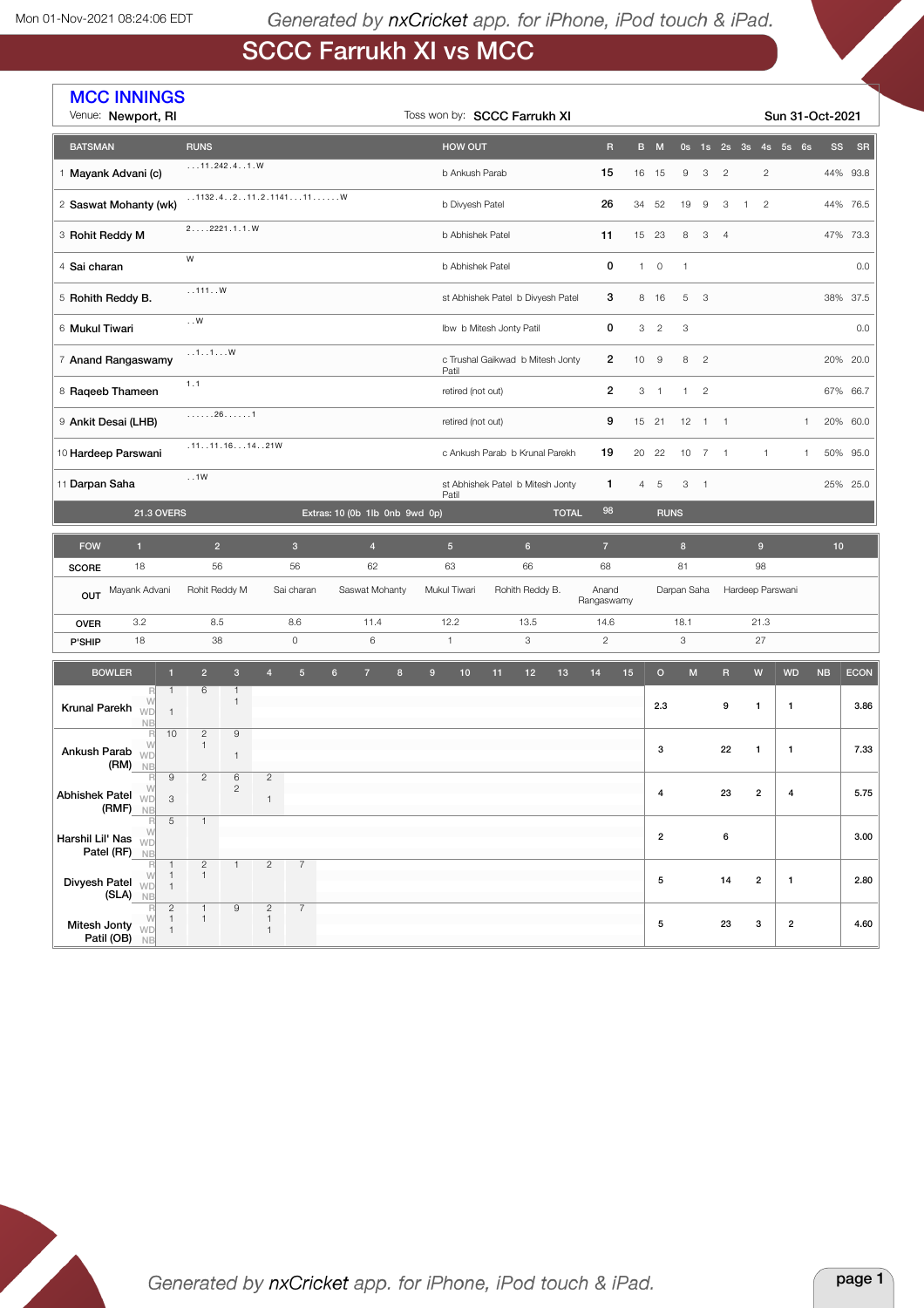# SCCC Farrukh XI vs MCC

| Venue: Newport, RI                        |                                                       | <b>SCCC Farrukh XI INNINGS</b>           |                                   |                                                      | Toss won by: SCCC Farrukh XI |                                        |    |                         |                |                         |                |                |                         |                |                         |                | Sun 31-Oct-2021      |
|-------------------------------------------|-------------------------------------------------------|------------------------------------------|-----------------------------------|------------------------------------------------------|------------------------------|----------------------------------------|----|-------------------------|----------------|-------------------------|----------------|----------------|-------------------------|----------------|-------------------------|----------------|----------------------|
| <b>BATSMAN</b>                            |                                                       | <b>RUNS</b>                              |                                   |                                                      | <b>HOW OUT</b>               |                                        |    | $\mathsf{R}$            |                | B M                     |                |                |                         |                | 0s 1s 2s 3s 4s 5s 6s    |                | SS<br><b>SR</b>      |
| 1 Trushal Gaikwad (wk)                    |                                                       |                                          | $.41261.216212.41111111-$         |                                                      |                              | run out (Anand Rangaswamy)             |    | 39                      | 33 55          |                         |                | 14 11 4        |                         |                | $\mathbf{2}$            | $\overline{c}$ | 58% 118.2            |
| 2 Prabhat Tamrakar (c)                    |                                                       | .624322.11.16.4.W                        |                                   |                                                      | b Darpan Saha                |                                        |    | 32                      | 21             | 32                      | 10             | 3              | 3                       | $\overline{1}$ | $\overline{c}$          | $\overline{c}$ | 52% 152.4            |
| 3 Zohaib Nawaz                            |                                                       | 1.14W                                    |                                   |                                                      |                              | 6<br>b Hardeep Parswani<br>$\,$ 5 $\,$ |    |                         |                |                         |                | $\overline{c}$ |                         |                | $\mathbf{1}$            |                | 60% 120.0            |
| 4 Harshil Lil' Nas Patel                  |                                                       | .2414.W                                  |                                   |                                                      |                              | b Hardeep Parswani                     |    | 11                      | 9              | 8                       | 5              | $1 \quad 1$    |                         |                | $\mathbf{2}$            |                | 44% 122.2            |
| 5 Abhishek Patel                          |                                                       | . $W$                                    |                                   |                                                      | b Mukul Tiwari               |                                        |    | 0                       | $\overline{2}$ | $\overline{4}$          | $\overline{c}$ |                |                         |                |                         |                | 0.0                  |
| 6 Sreekanth Suravajjala<br>(Tinker Field) |                                                       |                                          |                                   |                                                      | not out                      |                                        |    | 0                       | $\overline{c}$ | 3                       | $\overline{c}$ |                |                         |                |                         |                | 0.0                  |
| 7 Krunal Parekh                           |                                                       | 1.1                                      |                                   |                                                      | not out                      |                                        |    | $\overline{\mathbf{c}}$ |                | 3 <sup>2</sup>          |                | $1 \quad 2$    |                         |                |                         |                | 67% 66.7             |
| 8 Divyesh Patel (LHB)                     |                                                       |                                          |                                   |                                                      |                              |                                        |    |                         |                |                         |                |                |                         |                |                         |                |                      |
| 9 Ankush Parab                            |                                                       |                                          |                                   |                                                      |                              |                                        |    |                         |                |                         |                |                |                         |                |                         |                |                      |
| 10 Amitabh Kachrawala<br>Sheth            |                                                       |                                          |                                   |                                                      |                              |                                        |    |                         |                |                         |                |                |                         |                |                         |                |                      |
| 11 Mitesh Jonty Patil                     |                                                       |                                          |                                   |                                                      |                              |                                        |    |                         |                |                         |                |                |                         |                |                         |                |                      |
|                                           | <b>12.2 OVERS</b>                                     |                                          | Extras: 9 (0b 2lb 1nb 6wd 0p)     |                                                      | <b>TOTAL</b>                 | 99                                     |    | <b>RUNS</b>             |                |                         |                |                |                         |                |                         |                |                      |
| <b>FOW</b>                                | 1                                                     | 2 <sup>1</sup>                           | 3 <sup>2</sup>                    | $\overline{4}$                                       | 5 <sup>5</sup>               | 6 <sup>1</sup>                         |    | 7 <sup>7</sup>          |                |                         | 8 <sup>°</sup> |                |                         |                | $9$                     |                | 10                   |
| <b>SCORE</b>                              | 68                                                    | 75                                       | 89                                | 94                                                   | 95                           |                                        |    |                         |                |                         |                |                |                         |                |                         |                |                      |
|                                           |                                                       | OUT Prabhat Tamrakar  Zohaib Nawaz       | Harshil Lil' Nas<br>Patel         | Abhishek Patel                                       | Trushal Gaikwad              |                                        |    |                         |                |                         |                |                |                         |                |                         |                |                      |
| <b>OVER</b>                               | 7.3                                                   | 8.6                                      | 10.5                              | 11.3                                                 | 11.4                         |                                        |    |                         |                |                         |                |                |                         |                |                         |                |                      |
| P'SHIP                                    | 68                                                    | $\overline{7}$                           | 14                                | 5                                                    | $\mathbf{1}$                 |                                        |    |                         |                |                         |                |                |                         |                |                         |                |                      |
| <b>BOWLER</b>                             | $\mathbf{1}$<br>13<br>R                               | $\overline{2}$<br>$\mathbf{3}$<br>3<br>8 | $5\phantom{.0}$<br>$\overline{4}$ | $6\phantom{1}$<br>$\overline{7}$<br>$\boldsymbol{8}$ | 9<br>10                      | 12<br>11                               | 13 | 14                      | 15             | $\mathbf O$             | ${\sf M}$      |                | $\mathsf R$             | W              | <b>WD</b>               |                | NB<br><b>ECON</b>    |
| Rohit Reddy M                             | W<br><b>WD</b><br><b>NB</b>                           |                                          |                                   |                                                      |                              |                                        |    |                         |                | 3                       |                |                | 24                      |                |                         |                | 8.00                 |
| Raqeeb                                    | R<br>$\mathsf g$<br>W<br>WD                           | 16                                       |                                   |                                                      |                              |                                        |    |                         |                | $\overline{2}$          |                |                | 25                      |                |                         |                | 12.50                |
| Thameen                                   | <b>NB</b><br>R<br>5                                   | 13                                       |                                   |                                                      |                              |                                        |    |                         |                |                         |                |                |                         |                |                         |                |                      |
| Rangaswamy NB                             | Anand $\frac{W}{WD}$                                  |                                          |                                   |                                                      |                              |                                        |    |                         |                | $\mathbf 2$             |                |                | ${\bf 18}$              |                |                         |                | $9.00\,$             |
| Darpan Saha WD<br>(RM)                    | R<br>$\overline{c}$<br>W<br>$\mathbf{1}$<br><b>NB</b> | 8<br>$\mathbf{1}$<br>$\overline{1}$      |                                   |                                                      |                              |                                        |    |                         |                | $\overline{\mathbf{c}}$ |                |                | 12                      | $\mathbf{1}$   | $\mathbf{1}$            |                | 6.00<br>$\mathbf{1}$ |
| Hardeep $W\Box$                           | $\mathbb{R}$<br>$\,6\,$<br>W<br>$\mathbf{1}$          | $\overline{4}$<br>$\mathbf{1}$           |                                   |                                                      |                              |                                        |    |                         |                | $\mathbf 2$             |                |                | $10\,$                  | $\mathbf 2$    |                         |                | 5.00                 |
| Parswani NB                               | $\mathbb R$<br>$\overline{c}$<br>W<br>$\mathbf{1}$    |                                          |                                   |                                                      |                              |                                        |    |                         |                |                         |                |                |                         |                |                         |                |                      |
| Mukul Tiwari WD                           | $\overline{4}$<br>NB<br>R<br>$\mathbf{1}$             |                                          |                                   |                                                      |                              |                                        |    |                         |                | $\mathbf 1$             |                |                | 6                       | $\mathbf{1}$   | $\overline{\mathbf{4}}$ |                | 6.00                 |
| Mayank Advani                             | W<br>$\overline{1}$<br>$(c)$ NB                       |                                          |                                   |                                                      |                              |                                        |    |                         |                | 0.2                     |                |                | $\overline{\mathbf{c}}$ |                | $\mathbf{1}$            |                | 6.00                 |

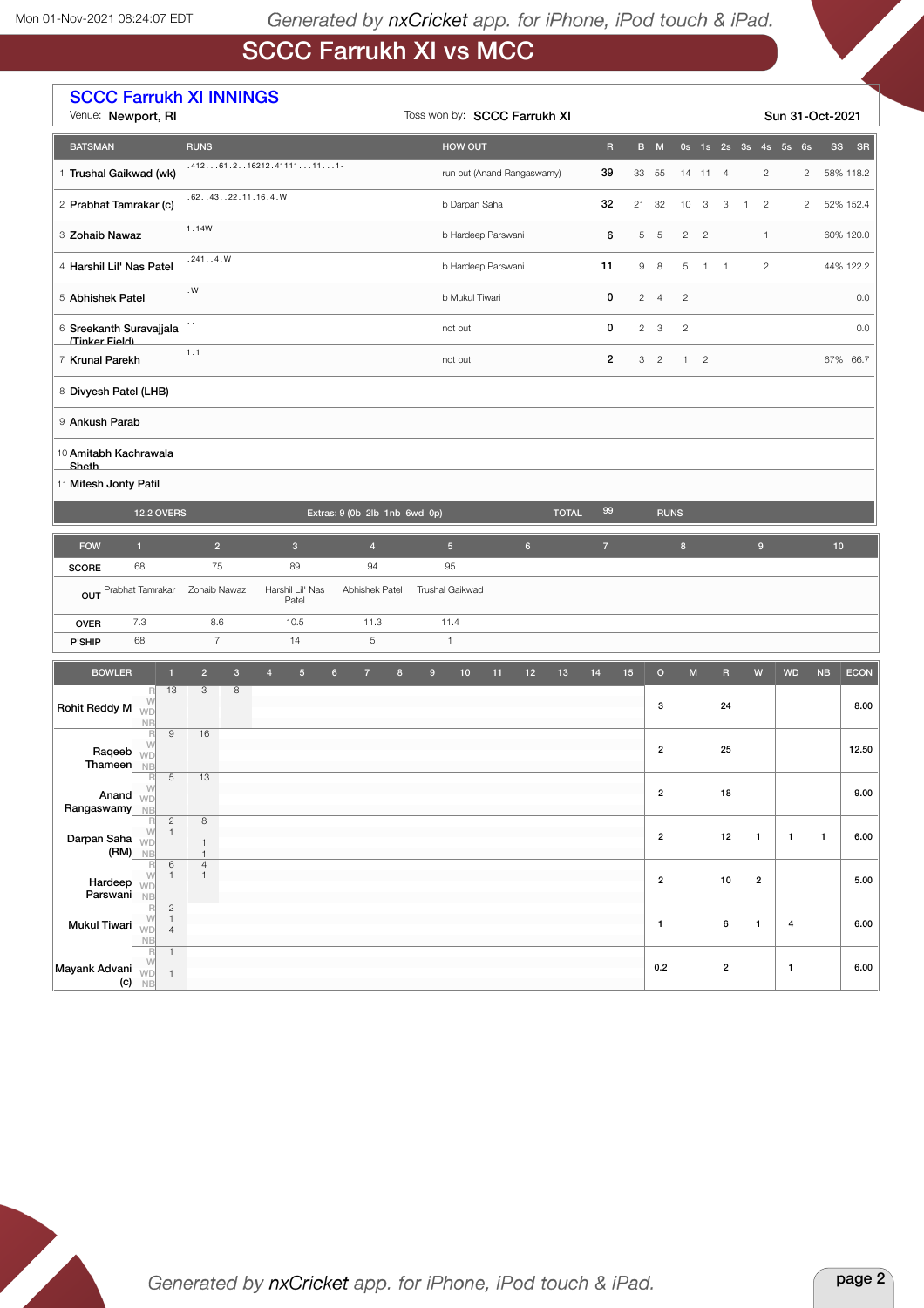## SCCC Farrukh XI vs MCC

#### MCC INNINGS

| $\circ$        | <b>RUNS</b>    | <b>WKT</b>     | <b>BOWLER</b>           | <b>BALL BY BALL</b> |
|----------------|----------------|----------------|-------------------------|---------------------|
| $\mathbf{1}$   | $\overline{c}$ | $\circ$        | Krunal Parekh           | 1.1w.               |
| $\overline{c}$ | 12             | 0              | Ankush Parab            | 11.242              |
| 3              | 18             | $\Omega$       | Krunal Parekh           | 1.4.1               |
| $\overline{4}$ | 20             | 1              | Ankush Parab            | W2                  |
| 5              | 32             | $\mathbf{1}$   | Abhishek Patel          | 1w32w2.4            |
| 6              | 42             | 1              | Ankush Parab            | .2 1w 2 2 1 2       |
| 7              | 44             | 1              | Abhishek Patel          | .1.01.              |
| 8              | 49             | 1              | Harshil I il' Nas Patel | 11.2.1              |
| 9              | 56             | 3              | Abhishek Patel          | 1 1lb 4 1 W W       |
| 10             | 57             | 3              | Harshil Lil' Nas Patel  | 1                   |
| 11             | 60             | 3              | Abhishek Patel          | 11w1                |
| 12             | 62             | $\overline{4}$ | Divyesh Patel           | 1.1w.W.             |
| 13             | 65             | 5              | Mitesh Jonty Patil      | 1 W 1 w 1 .         |
| 14             | 67             | 6              | Divvesh Patel           | . . 1. W1           |
| 15             | 68             | 7              | Mitesh Jonty Patil      | .1W                 |
| 16             | 69             | 7              | Divyesh Patel           | .1.1.1              |
| 17             | 78             | 7              | Mitesh Jonty Patil      | 1.026.              |
| 18             | 80             | $\overline{7}$ | Divyesh Patel           | 1 1                 |
| 19             | 83             | 8              | Mitesh Jonty Patil      | $1wW11$ .           |
| 20             | 90             | 8              | Divyesh Patel           | $61$ .              |
| 21             | 97             | 8              | Mitesh Jonty Patil      | 4.121.              |
| 22             | 98             | 9              | Krunal Parekh           | . 1 W               |

|          | <b>SCCC Farrukh XI INNINGS</b> |                |                  |                     |  |  |  |  |  |  |  |  |  |
|----------|--------------------------------|----------------|------------------|---------------------|--|--|--|--|--|--|--|--|--|
| $\Omega$ | <b>RUNS</b>                    | <b>WKT</b>     | <b>BOWLER</b>    | <b>BALL BY BALL</b> |  |  |  |  |  |  |  |  |  |
| 1        | 13                             | 0              | Rohit Reddy M    | .41.62              |  |  |  |  |  |  |  |  |  |
| 2        | 22                             | $\mathbf 0$    | Rageeb Thameen   | 261                 |  |  |  |  |  |  |  |  |  |
| 3        | 25                             | $\Omega$       | Rohit Reddy M    | .2.1.               |  |  |  |  |  |  |  |  |  |
| 4        | 41                             | $\mathbf 0$    | Rageeb Thameen   | 621.43              |  |  |  |  |  |  |  |  |  |
| 5        | 46                             | 0              | Anand Rangaswamy | . . 22.1            |  |  |  |  |  |  |  |  |  |
| 6        | 54                             | $\Omega$       | Rohit Reddy M    | 12.41.              |  |  |  |  |  |  |  |  |  |
| 7        | 67                             | $\Omega$       | Anand Rangaswamy | 1116.4              |  |  |  |  |  |  |  |  |  |
| 8        | 69                             | 1              | Darpan Saha      | 1. W1.              |  |  |  |  |  |  |  |  |  |
| 9        | 75                             | 2              | Hardeep Parswani | .1.14W              |  |  |  |  |  |  |  |  |  |
| 10       | 85                             | $\mathfrak{p}$ | Darpan Saha      | $1nb-1.1w$ $241$    |  |  |  |  |  |  |  |  |  |

11 89 3 Hardeep Parswani . . 4 . W .

99 5 Mayank Advani 1w . 1

97 5 Mukul Tiwari 2lb 1 1w 1w W 1w W 1w 1 .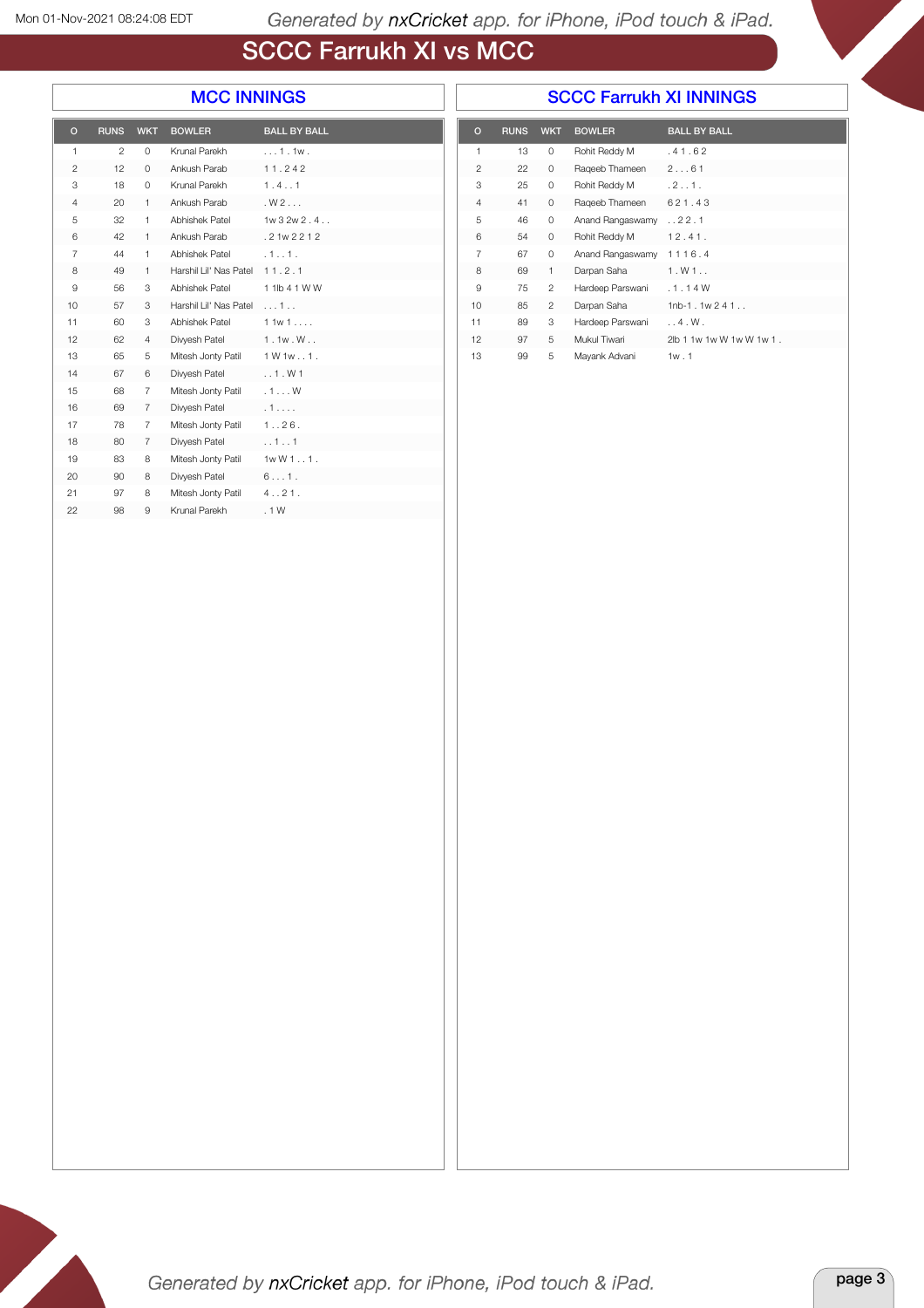





### **WORM**